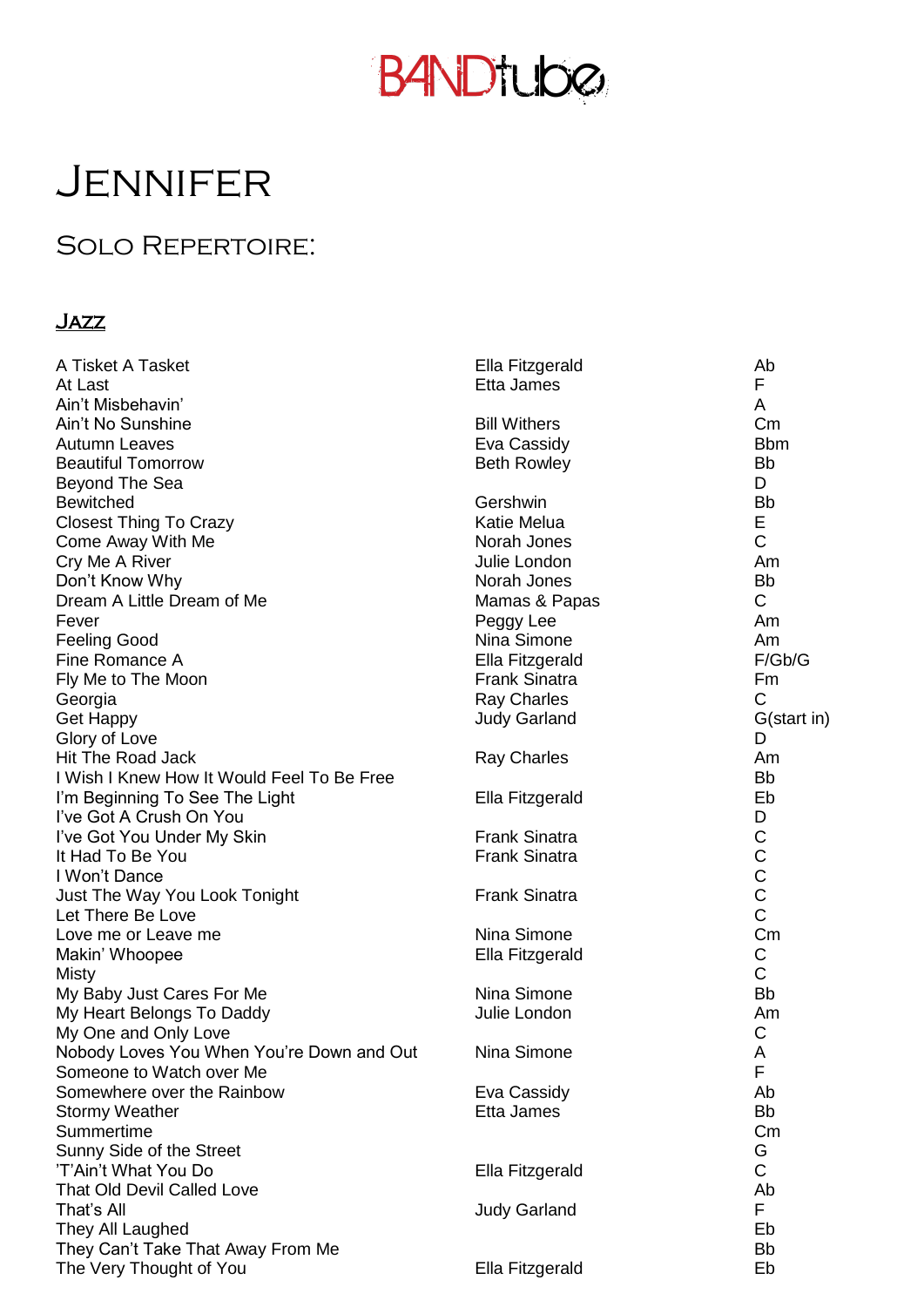You Make Me Feel So Young The Controller Sinatra Frank Sinatra



#### **POPULAR**

| Ain't No Sunshine                    | <b>Bill Withers</b>       | $\mathsf{Cm}$      |
|--------------------------------------|---------------------------|--------------------|
| Ain't Nobody                         | Chaka Khan                | Ebm                |
| All of Me                            | John Legend               | Bb/Gm              |
| All You Need Is Love                 | Beatles/Lynden David Hall | $\mathsf C$        |
| Angel                                | Sarah Mclaughlan          | Db                 |
| Angels                               | <b>Robbie Williams</b>    | G                  |
| Babooshka                            | <b>Kate Bush</b>          | Ebm                |
| <b>Baker Baker</b>                   | <b>Tori Amos</b>          | C/Am               |
| <b>Beautiful</b>                     | Christina Aguileria       | Eb                 |
| <b>Beautiful Tomorrow</b>            | <b>Beth Rowley</b>        | <b>Bb</b>          |
| Because You Loved Me                 | <b>Celine Dion</b>        | С                  |
| <b>Big Yellow Taxi</b>               | Joni Mitchell             | E                  |
| <b>Blue Moon</b>                     |                           | $\mathsf C$        |
| <b>Both Sides Now</b>                | Joni Mitchell             | F                  |
| <b>Bridge Over Troubled Water</b>    | Aretha Franklin           | G                  |
| Cannonball                           | Damien Rice               |                    |
|                                      |                           |                    |
| Can't Help Falling in Love with you  | <b>Elvis</b>              | D                  |
| <b>Chasing Cars</b>                  | <b>Snow Patrol</b>        | Е                  |
| China                                | <b>Tori Amos</b>          | D                  |
| <b>Closest Thing To Crazy</b>        | Katie Melua               | E                  |
| Desperado                            | The Eagles                | C                  |
| Don't It Make My Brown Eyes Blue?    | <b>Crystal Gayle</b>      | <b>Bb</b>          |
| Don't Know Why                       | Norah Jones               | <b>Bb</b>          |
| Don't Look Back In Anger             | Oasis                     | Eb                 |
| <b>Dreams</b>                        | Gabrielle                 | Bb (start on Ebmj) |
| Easy                                 | <b>Lionel Ritchie</b>     | С                  |
| <b>Empire State Of Mind</b>          | Alicia Keys               | F#                 |
| Every Breath You Take                | Sting                     | Ab                 |
| Everything                           | <b>Michael Buble</b>      | G                  |
| Everlasting Love (This will be an)   | <b>Natalie Cole</b>       | <b>Bb</b>          |
| Fallin'                              | Alicia Keys               | Cm                 |
| <b>Fast Car</b>                      | <b>Tracy Chapman</b>      | С                  |
| Feels Like Home                      | <b>Chantal Kreviazuk</b>  | D                  |
| <b>Fields of Gold</b>                | <b>Sting</b>              | A                  |
| First Time Ever I Saw Your Face      | Roberta Flack             | D                  |
| Fix You                              | Coldplay                  | Е                  |
| <b>Forget You</b>                    | Glee                      | D                  |
| For the very first time              | <b>Robin Beck</b>         |                    |
| <b>Get Here</b>                      | Oleta Adams               | <b>Bb</b>          |
| <b>Grandma's Hands</b>               | <b>Bill Withers</b>       | Cm                 |
|                                      | <b>Take That</b>          | F                  |
| <b>Greatest Day</b>                  | <b>Pharrell Williams</b>  | F                  |
| Happy                                |                           |                    |
| He Ain't Heavy                       |                           | Bb                 |
| Hello                                | Adele                     | Fm                 |
| Here, There & Everywhere             | <b>The Beatles/Sissel</b> | Db                 |
| Hero                                 | <b>Mariah Carey</b>       | E                  |
| His Eye Is On The Sparrow            | Lauryn Hill               | Gb/G               |
| Home                                 | <b>Michael Buble</b>      | D                  |
| How Can I Live Without You?          | Leanne Rimes              | D/E                |
| How Long Will I Love                 | <b>Ellie Goulding</b>     | С                  |
| How Sweet It Is (To Be Loved By You) | <b>Marvin Gaye</b>        | E                  |
| If I Ain't Got You                   | Alicia Keys               | G                  |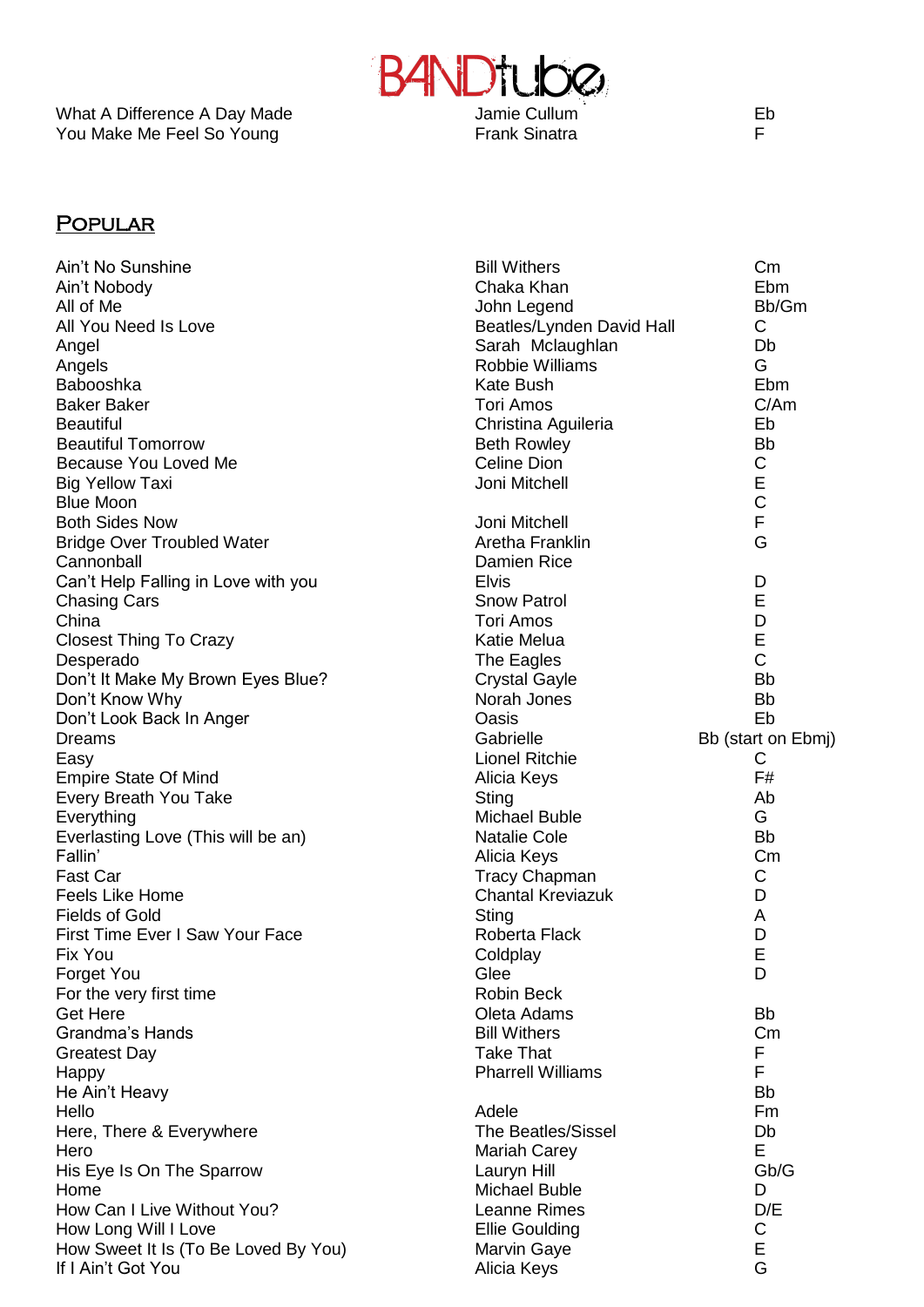

| I Can't Help Falling In Love With You     | <b>Elvis Presley</b>         | $\mathsf{C}$               |
|-------------------------------------------|------------------------------|----------------------------|
| I Guess That's Why They Call It The Blues | Elton John                   | F                          |
| I Have Nothing                            | <b>Whitney Houston</b>       | G                          |
| I'll Be There                             | M.Jackson/Mariah Carey       | F                          |
| Imagine                                   | John Lennon                  | F                          |
| I'm Not The Only One                      | Sam Smith                    | Eb                         |
| In My Life                                | <b>Beatles</b>               | C                          |
| Isn't She Lovely?                         | <b>Stevie Wonder</b>         | E                          |
| I Just Wanna Make Love To You             | Etta James                   | A                          |
| <b>Just Dance</b>                         | Lady Gaga                    | C sharp m                  |
| Just The two Of Us                        | <b>Bill Withers</b>          | Am                         |
| Just the way You Are                      | <b>Billy Joel</b>            | G                          |
|                                           |                              | Bbm(1 <sup>st</sup> chord) |
| Killing Me Softly                         | Lauryn Hill<br><b>Desree</b> |                            |
| <b>Kissing You</b>                        |                              | Am<br>G                    |
| Kiss From A Rose                          | Seal                         |                            |
| Lady Marmalade                            | Labelle                      | Gm                         |
| Lay Me Down                               | Sam Smith                    | Ε                          |
| Lean On Me                                |                              | $\mathsf C$                |
| Let It Go                                 | Frozen                       | G                          |
| <b>Little Things</b>                      | <b>One Direction</b>         |                            |
| Long And Winding Road                     | <b>Beatles</b>               | Ab                         |
| Love is Easy                              | <b>McFly</b>                 | D                          |
| Love Song                                 | <b>Sarah Bareilles</b>       | Gm                         |
| Love You I Do                             | Jennifer Hudson              | <b>Bb</b>                  |
| Make You Feel My Love                     | Adele                        | В                          |
| Makin' Whoopee                            | ?                            | $\mathsf C$                |
| Midnight Train To Georgia                 | Gladys Knight                | Db                         |
| Moondance                                 | Van Morrison                 | Dm                         |
| Mr Bigstuff                               |                              | Eb                         |
| Mr Brightside                             | <b>Killers</b>               | Eb                         |
| My Baby Just Cares For Me                 | Nina Simone                  | <b>Bb</b>                  |
| No One                                    | Alicia Keys                  | D                          |
| <b>Nothing Else Matters</b>               | Lucie Silvas                 | Em                         |
| Overjoyed                                 | <b>Stevie Wonder</b>         | Eb                         |
| Price Tag                                 | Jesse J                      | F                          |
| Promise Me                                | <b>Beverly Craven</b>        | Cm/Ab                      |
| Put Your Records On                       | <b>Corrine Bailey Rae</b>    | A                          |
| Read All About It                         | <b>Emelie Sande</b>          | D                          |
| Rehab                                     | Amy Winehouse                | $\mathsf C$                |
| Ribbon In The Sky                         | <b>Stevie Wonder</b>         | Db/Eb                      |
| River                                     | Joni Mitchell                | C                          |
| <b>Rule The World</b>                     | <b>Take That</b>             | D                          |
| Rainy Days And Mondays                    | The Carpenters               | G                          |
|                                           | Aretha Franklin              | Dm                         |
| Say A Little Prayer                       |                              | C                          |
| Scientist (The)                           | Coldplay                     | E                          |
| <b>Skinny Love</b>                        | <b>Birdy</b>                 |                            |
| Somebody Else's Guy                       |                              | Fm                         |
| Someone Like You                          | Adele                        | A                          |
| Something So Right                        | Annie Lennox                 | $\mathsf C$                |
| Son of A Preacher Man                     | <b>Dusty Springfield</b>     | D                          |
| Songbird                                  | Eva Cassidy                  | G                          |
| <b>Stick Wit You</b>                      | <b>Pussycat Dolls</b>        | A                          |
| Suddenly I See                            | <b>KT Tunstall</b>           | D                          |
| Take Another Little Piece Of My Heart     | Erma Franklin                | Eb                         |
| Take A Bow                                | Rhianna                      | E                          |
| <b>Talking In Your Sleep</b>              | <b>Crystal Gayle</b>         | <b>Bb</b>                  |
| <b>Teenage Dirtbag</b>                    |                              | E                          |
| <b>That Man</b>                           | Caro Emerald                 | $G \#m$                    |
| Thinking Of You                           | Sister Sledge                | <b>Bb</b>                  |
| Thinking Out Loud                         | <b>Ed Sheeran</b>            | Eb                         |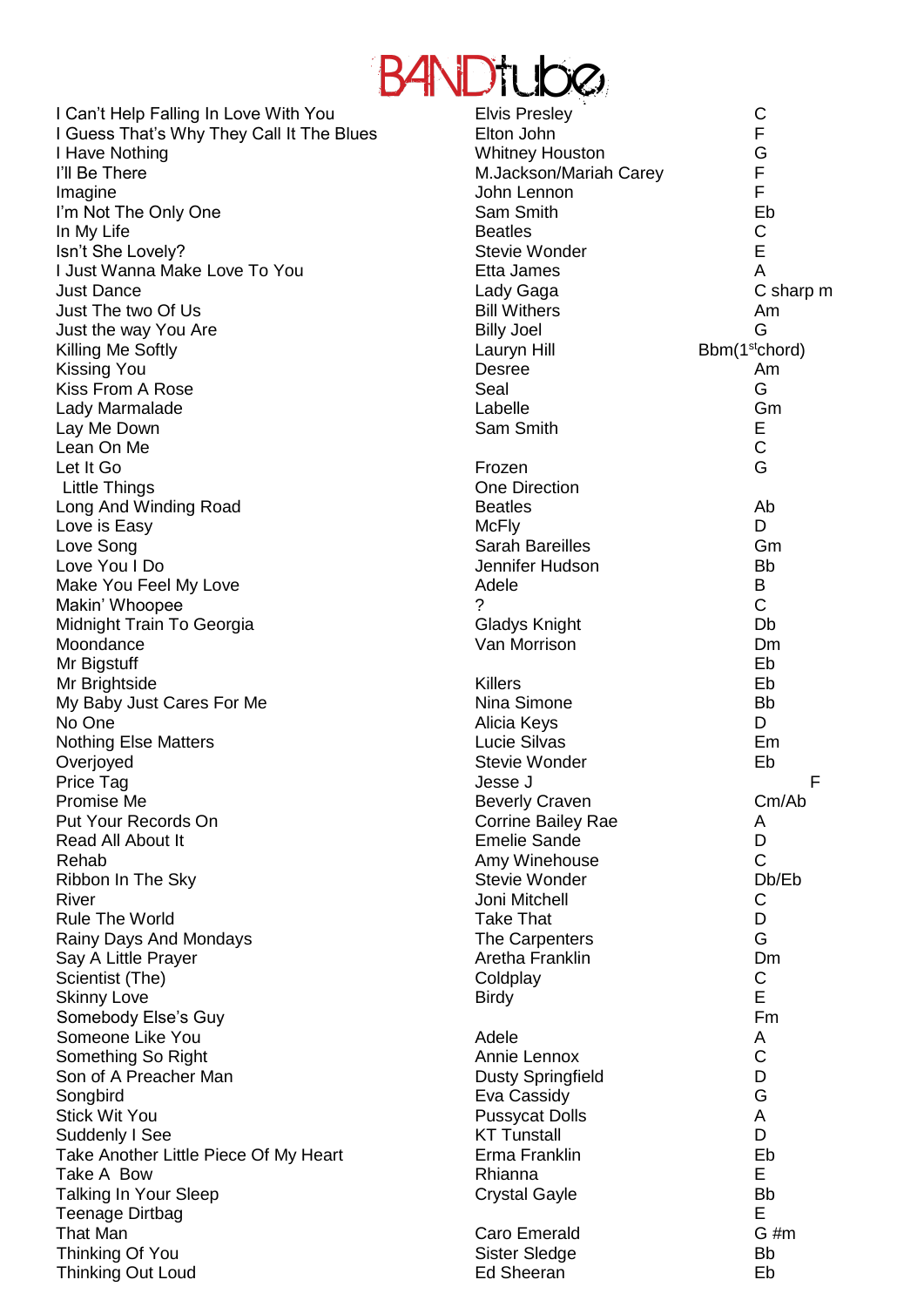# **BANDtube**

|                                       | न्तुमा ।                |              |
|---------------------------------------|-------------------------|--------------|
| This Woman's Work                     | Kate Bush               | F            |
| Titanium                              | David Guetta            | Eb           |
| (A) Thousand Miles                    | Vanessa Carlton         | B            |
| (A) Thousand Years                    | Christina Perri         | <b>Bb</b>    |
| <b>Time After Time</b>                | Eva Cassidy             | <b>Bb</b>    |
| To Zion                               | Lauryn Hill             | F            |
| <b>True Colours</b>                   | <b>Cindy Lauper</b>     | $\mathsf{C}$ |
| <b>Turning Tables</b>                 | Adele                   | Сm           |
| Umbrella                              | Rhianna                 | Am           |
| Unpretty                              | <b>TLC</b>              | Eb           |
| Use Somebody                          | Kings Of Leon           | D            |
| What A Man                            |                         | G            |
| What A Wonderful World                | Louis Armstrong         | C            |
| What You're Made Of                   | Lucie Silvas            | Em           |
| <b>Wherever You Will Go</b>           | <b>Charlene Soraia</b>  | A            |
| Whiter shade Of Pale                  |                         | C            |
| Will You Still Love Me Tomorrow?      | Carole King             | C            |
| Who Knows Where The Time Goes?        | Sandy Denny/Eva Cassidy | E            |
| Wings                                 | <b>Birdy</b>            | G            |
| Working 9 till 5                      | <b>Dolly Parton</b>     | Gb           |
| Yesterday                             | <b>Beatles</b>          | <b>Bb</b>    |
| You & I                               | Lady Gaga               | A            |
| You Give Me Something                 | James Morrison          | Eb           |
| You Gotta Be                          | Desree                  | С            |
| You Make It Real for Me               | James Morrison          | C            |
| You Make me feel like A Natural Woman | Carole King             | G            |
| You Might Need Somebody               | <b>Randy Crawford</b>   | D            |
| You're All I Need to Get By           | <b>Tammy Tyrrell</b>    | A            |
| You're Beautiful                      | James Blunt             | F            |
| You've Got A Friend                   | Carole King             | Ab           |
| Your Song                             | Elton John              | <b>Bb</b>    |
| Yours                                 | Ella Henderson          | C            |
|                                       |                         |              |

#### WEDDING CEREMONY SONGS:

*(These are songs not all in my regular set but those I have been asked to learn specifically for weddings)*

- Romantic Wedding March (piano only) Wagner The Blower's Daughter **Damien Rice Damien Rice** Nine Million Bicycles **Katie Melua** A Moment Like This Leonal Lewis Leonal Lewis Leonal Lewis Leonal Lewis Rule The World **Take That** The Look Of Love Dusty Springfield Kiss Me Sixpence None The Richer Look To The Rainbow **Finian's Rainbow Finian's Rainbow** Footprints In The Sand **Leona Lewis** On The Wings Of Love **Government Contract Contract Contract Contract Contract Contract Contract Contract Contract Contract Contract Contract Contract Contract Contract Contract Contract Contract Contract Contract Contract** Have I Told You Lately? The Contract of the Van Morrison When You Say Nothing At All **Ronan Keating** Ronan Keating My Guy God Only Knows **Beach Boys** Beach Boys Truly, Madly, Deeply Savage Garden Wonderful Tonight Everytime We Touch You Got The Love Endless Love **Lionel Richie/Diana Ross**
-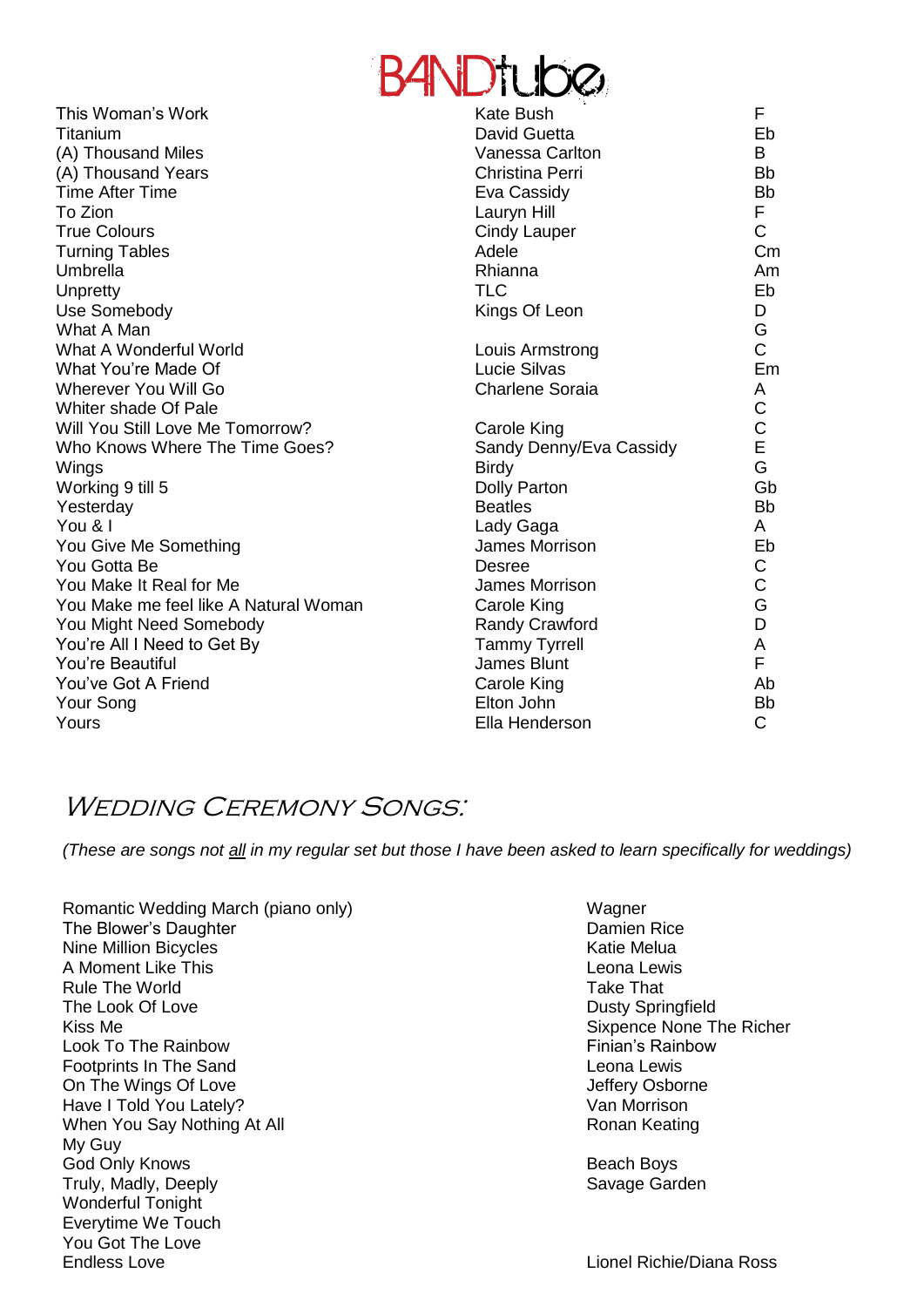## B4NDtube

My Destiny Lionel Richie I Wanna Grow Old With You **Adam Sandler** Adam Sandler No one **Alicia Keys No one** Alicia Keys L.O.V.E Nat King Cole/Joss Stone Can't Take my Eyes Off You **Lauryn Hill** Can't Take my Eyes Off You Stand By Me So High John Legend Who Knows Where The Time Goes? Sandy Denny/Eva Cassidy Greatest Day **Take That** I'll Be There **M.Jackson/Mariah Carey** Use Somebody **Kings Of Leon** You Are So Beautiful To Me **Diana Ross** Alexander Cocker All You Need Is Love **Beatles** All You Need Is Love **Beatles** The First Time Ever I Saw Your Face The Roberta Flack Can I Walk With You Indie Arie Loving You **Minnie Ripperton** Ave Maria **Beyonce** We've Only Just Begun **Carpenters** Carpenters By Your Side Sade How Sweet It Is To Be Loved By You Marvin Gaye Ribbon In The Sky Stevie Wonder Smile **Nat King Cole** Nat King Cole Nat King Cole Feels Like Home Chantal Kreviazuk Just The Way You Are **Bruno Mars Bruno Mars Bruno Mars** True Colours **Cindy Lauper** Cindy Lauper Nothing Else Matters Lucie Silvas Here, There & Everywhere The Beatles/Sissel Makin' Whoopee Ella Fitzgerald Can't Help Falling In Love With You **Elvis** Elvis That's All Here Comes the Sun The Beatles Theme from Cinema Paradiso **Access 1986** Josh Groban Dance Me To The End of Love Madeleine Peyroux Wherever You Will Go **Charles Charlene** Soraia Everlasting Love **Natalie Cole Natalie Cole Natalie Cole Natalie Cole** At Last **At Last** Etta James **Contract At Last** Etta James **Contract At Last** Etta James **Contract At Last** Etta James **Contract At Last** At Last 2007 **Contract At Last** 2007 **Contract At Last** 2007 **Contract At Last 2007** A Thousand Years **Christian Perry** Christina Perry One Day Like This **Elbow** Character Character Character Character Character Character Character Character Character Next to Me **Emile Sande** Love you I Do Jennifer Hudson **Isn't She Lovely?** Stevie Wonder Stevie Wonder Walking on Sunshine Katrina and the Waves Perfect Year Dina Caroll Nothing's Gonna Stop Us Now Starship Annie's Song **Annie's Song** John Denver There Must be an Angel Annie Lennox **Annie Lennox** The Power of Love The Power of Love The Power of Love The Power of Love The Cabrielle Alpin How Long Will I Love You **Ellie Goulding** Dreams Gabrielle All of Me John Legend Love is Easy **McFly** The Wedding **The Wedding**  $\sim$  1000  $\mu$  2000  $\mu$  3000  $\mu$  3000  $\mu$  3000  $\mu$  3000  $\mu$ Life in Techincolour II Coldplay and the control of the Coldplay Coldplay Thinking Out Loud **Ed Sheeran** Ed Sheeran **Cannonball** Damien Rice **Cannonball** Damien Rice **Damien Rice Damien Rice Damien Rice Damien Rice Damien Rice Damien Rice Damien Rice Damien Rice Damien Rice Damien Rice Damien Rice Damien Rice Dam** Skinny Love **Birdy** Happy Pharrell Williams Yours Ella Henderson Titanium David Guetta Wings **Birdy** 

Judy Garland/Michael Buble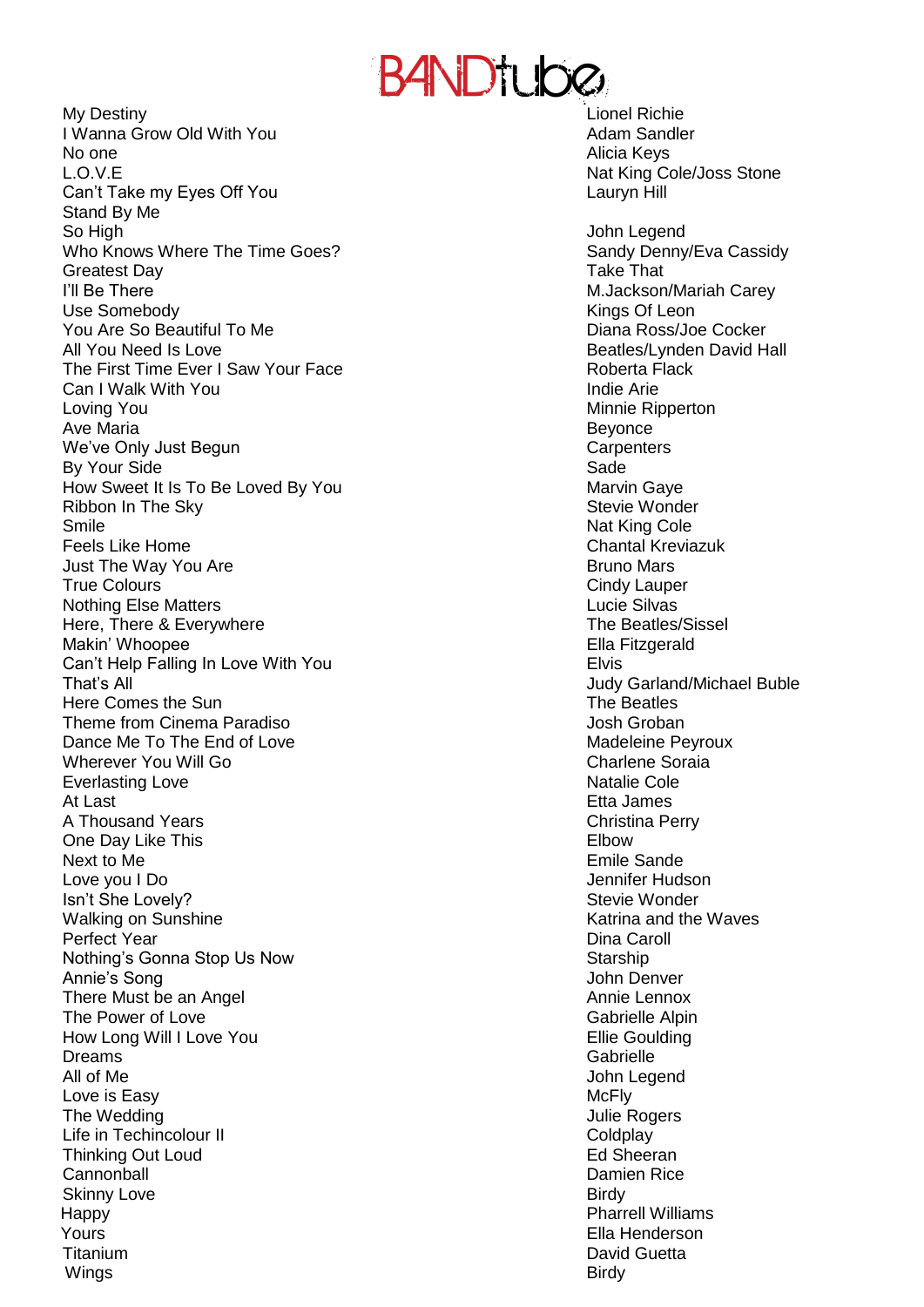### **B4NDtube** Little Things **Cones Cones Cones Cones Cones Cones Direction**

**BAND SETLIST**

| Ain't No Sunshine             | <b>Bill Withers</b>   | Cm               |
|-------------------------------|-----------------------|------------------|
| Ain't Nobody                  | Chaka Khan            | Ebm              |
| At Last                       | Etta James            | $\boldsymbol{F}$ |
| Baby I Love You               | Aretha Franklin       | G                |
| Beat It                       | Michael Jackson       | Ebm              |
| <b>Beautiful Tomorrow</b>     | <b>Beth Rowley</b>    | <b>Bb</b>        |
| Billie Jean                   | Miicahel Jackson      | F#m              |
| Blame It On The Boogie        | Jackson 5             | Eb               |
| Crazy In Love                 | Beyonce               | Dm               |
| Do Your Thing                 | <b>Basement Jaxx</b>  |                  |
| Don't Know Why                | Norah Jones           | <b>Bb</b>        |
| Don't Mess With My Man        | Lucy Pearl            | F#m              |
| Domino                        | Jessie J              | F                |
| Everything                    | Michael Buble         | G                |
| Fame                          |                       | Em               |
| Fever                         | Peggy Lee             | Am               |
| Fell In Love With A Boy       | Joss Stone            | <b>Bbm</b>       |
| Forget You                    | Celo Green/Glee       | D                |
| Giving My Love                | <b>Gwen McRae</b>     | Ebm              |
| Hard To Handle                |                       | $\mathsf{C}$     |
| House That Jack Built         | Aretha Franklin       | E                |
| I Just Wanna Make Love To You | Etta James            | A                |
| I Wanna Dance With Somebody   | Whitney Houston       | $\mathbf F$      |
| I Want You Back               | Jackson 5             | $\mathbf{F}$     |
| I Will Survive                | Gloria Gaynor         | Am               |
| I Wish                        | Stevie Wonder         | Ebm              |
| <b>Just Dance</b>             | Lady Gaga             | C sharp m        |
| Just The Two Of Us            | <b>Bill Withers</b>   | Am               |
| Keep This Fire Burning        | <b>Beverly Knight</b> | Em               |
| Killing Me Softly             | Roberta Flack         | <b>Bbm</b>       |
| Lady Marmalade                | Labelle               | Gm               |
| Lean On Me                    |                       | $\mathsf{C}$     |
| Living On A Prayer            | Bon Jovi              | Em               |
| Locked Out of Heaven          | <b>Bruno Mars</b>     | D?               |
| Mr Bigstuff                   |                       | Eb               |
| The Man With The Golden Gun   | Lulu                  |                  |
| My Baby Just Cares For Me     | Nina Simone           | <b>Bb</b>        |
| Nobody Does It Better         | Carly Simon           | F                |